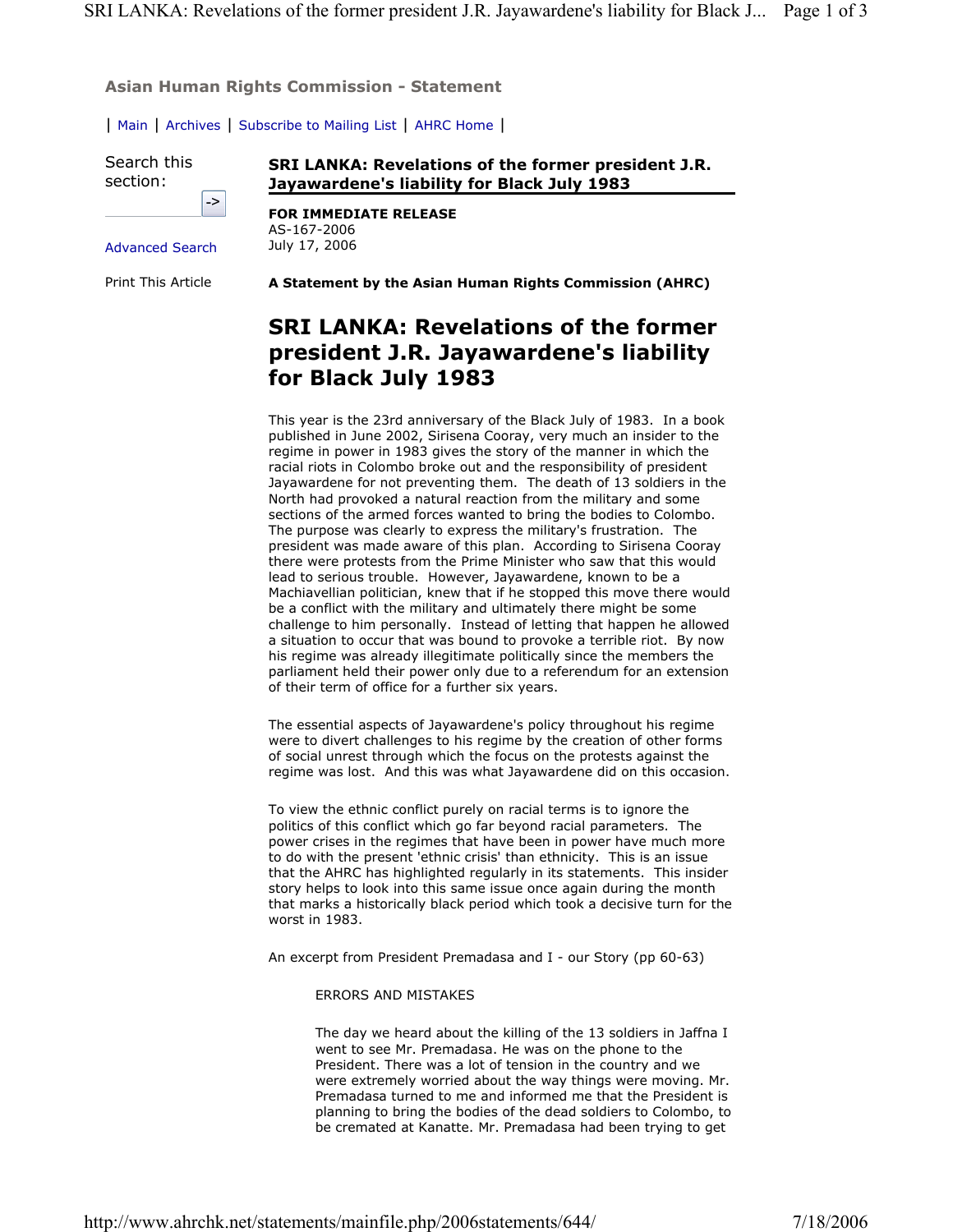the President to change his mind when I walked in. When he saw me Mr. Premadasa said: "Sir, Sirisena is here; you ask him". And he put me on. The President told me: "Cooray, these people want to bring these bodies to Colombo and cremate them at Kanatte. What do you think?" I said: "Sir why do you want to bring these bodies to Colombo? These are not people from Colombo. If you bring the bodies here there will be problems". This was precisely what Mr. Premadasa had been telling the President before I walked in. Afterwards Mr. Premadasa told me that they bad decided against bringing the bodies to Colombo; I remember we were both extremely relieved.

That afternoon I went for a wedding at the Shalika Hall in Narahenpita. Mrs. Jayawardene was also there. I was talking to her when she suddenly said: "Mr. Cooray, you know that they are bringing those 13 bodies to Colombo today". I was thunderstruck. I said: "Madam, the President promised the Prime Minister only a little while ago that the bodies will not be brought to Colombo". She responded: "No, no they are going to go ahead and bring the bodies here. I do not know whose idea it is". I had the impression she too was unhappy about it.

This was madness. Like Mr. Premadasa I knew that all hell was likely to break lose when those bodies are brought to Colombo. I just got up and walked to my car. But I had no clear idea about where I wanted to go. I couldn't think clearly. I didn't want to go home and I didn't want to go to the CMC. Finally I went to the Sugathadasa stadium. That was the time we were reconstructing the Stadium. I walked into the middle of the grounds and just stood there. That was when SP Ariyaratne came to me and told me that there was a radio message from the PM asking me to contact him urgently. When I called Mr. Premadasa he too was extremely upset and worried. He told me about the new decision to bring the bodies to Colombo that evening and asked me to make the necessary arrangements. He told me that the President is planning to attend the cremations and he too was expected to be there. He knew full well there would be problems but he had no choice in the matter. The decisions were made elsewhere and he was just informed of them. If the President listened to Mr. Premadasa, the '83 July riots could have been avoided and the history of this country would have been different.

Like Mr. Premadasa I too had no choice but to do what bad to be done, given the situation. The Kanatte is owned and managed by the CMC and as Mayor my tasks were clear. So I went to the Municipal Workshop and made all the arrangements. I also phoned the Municipal Commissioners and told them to come to the cemetery. After that I went to the cemetery. As soon as I entered I could feel the tension. There was an organized crowd present, making a huge show of grief, weeping hysterically. I walked up to DIG Edward Gunawardane and I asked him why they allowed this madness. He and the other senior police officers present told me that they had nothing to do with the decision, that they were just following orders. I warned them that this drama would end with a riot. Though the bodies were not brought yet, the crowd was organised and ready. I realized that if I stayed here I too would be thrashed. Gamani Jayasuriya was also there waiting for the bodies to be brought. I went up to him and said: "Sir, what are you doing here? Don't wait here. There is going to be trouble". Then I called Mr. Premadasa's security personnel who were waiting for his arrival and told them: "Tell the PM that there is going to be trouble; tell him not to come here and tell him I